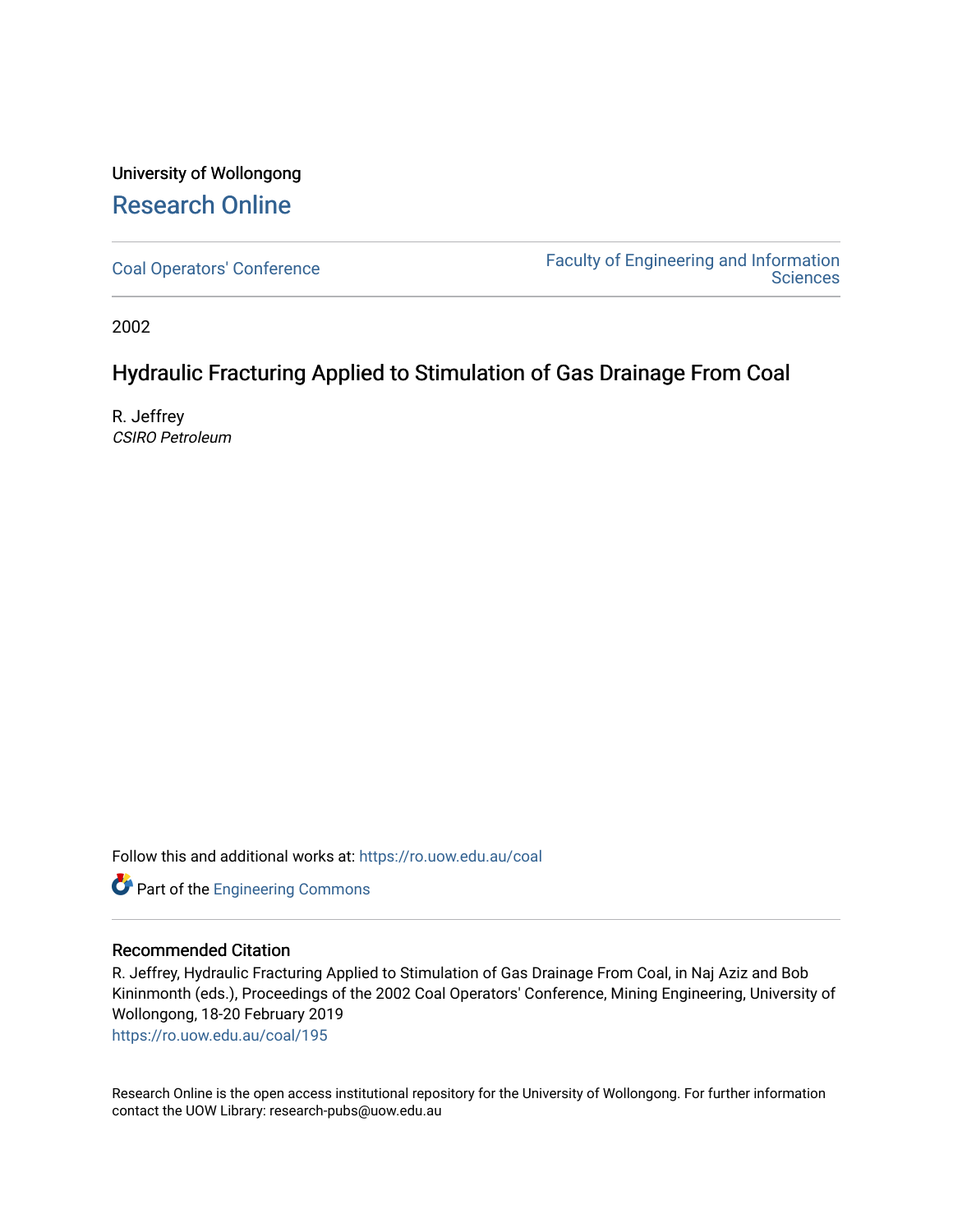# **HYDRAULIC FRACTURING APPLIED TO STIMULATION OF GAS DRAINAGE FROM COAL**

## **Rob Jeffrey1**

## **INTRODUCTION**

Hydraulic fracturing is routinely applied to stimulation of oil, gas, and coalbed methane wells around the world. The stimulation effect is achieved in coal seams as in other reservoirs, by producing a conductive fracture, connecting the well to the coal reservoir. The conductivity of the fracture is usually maintained by placing a round and sieved sand proppant in the fracture channel. The proppant prevents the fracture faces from closing back completely on one another after the treatment. The design of the fracture treatment, therefore, centers on selecting fluids, injection rates, and slurry concentrations that will produce the desired propped fracture channel.

## **HYDRAULIC FRACTURE GROWTH IN COAL**

A hydraulic fracture is produced by first isolating a section of the wellbore using either perforations through selected intervals of the well casing or some sort of packers. The fracturing fluid is then pumped through an injection string into the isolated section, causing the pressure to increase until a fracture opens at the borehole wall. Continued pumping then forces fluid into the fracture, which pressurizes it, causing it to open and extend deeper into the coal. Initially the fracture grows quite quickly, but as the treatment continues, more and more of the fluid injected at the wellbore is lost from the hydraulic fracture into the surrounding coal. This fluid loss is one of the most important processes that controls how fast and how far the fracture will grow. The amount of fluid that leaks off can be controlled, in part, by selecting different fracturing fluid, water, gel, or foam and by varying the injection rate. Because coal permeability is stress dependent, the leakoff process in coal is non-linear. As fluid is lost from the hydraulic fracture, the pore pressure in the coal around the fracture increases, which results in an increase in the permeability of this coal, contributing to additional leakoff.

Non-linear leakoff arises because of the naturally fractured nature of the coal seam. A second important aspect of hydraulic fracture growth in coal also results from the natural fractures in the coal. As the hydraulic fracture grows though a naturally fractured rock, it propagates along and across the natural fractures. The hydraulic fracture channel formed then develops branches and offsets along its extent. This complex hydraulic fracture geometry in coal has been documented by mining and mapping the propped fracture formed by the treatments (e.g. Figure 1). T-shaped branched fracture geometries, which often form at material property boundaries, are also commonly produced, but not often designed for.

In contrast to the multiple branched fracture shown in Figure 1, hydraulic fractures that are relatively planar may form, as shown in Photo 1. The nature of the fracture formed by a treatment is strongly dependent on properties of the coal seam being treated such as the existence of natural fractures, faults and shears, and the in-situ stress conditions. Fracture geometry near the borehole or well will depend on the orientation of the borehole with respect to the natural fractures and the in-situ far field stress. Use of thicker, more viscous fluids, such as crosslinked gels and foams, are believed to reduce the amount of fracture complexity compared to using less viscous fluids like water. However, coal is chemically active and exposure to organic polymers in gels may cause damage to the coal permeability. Correctly formulated and tested fracturing fluids and fluid breaker systems are required to avoid damage to permeability and fracture conductivity.

 $\overline{a}$ 

CSIRO Petroleum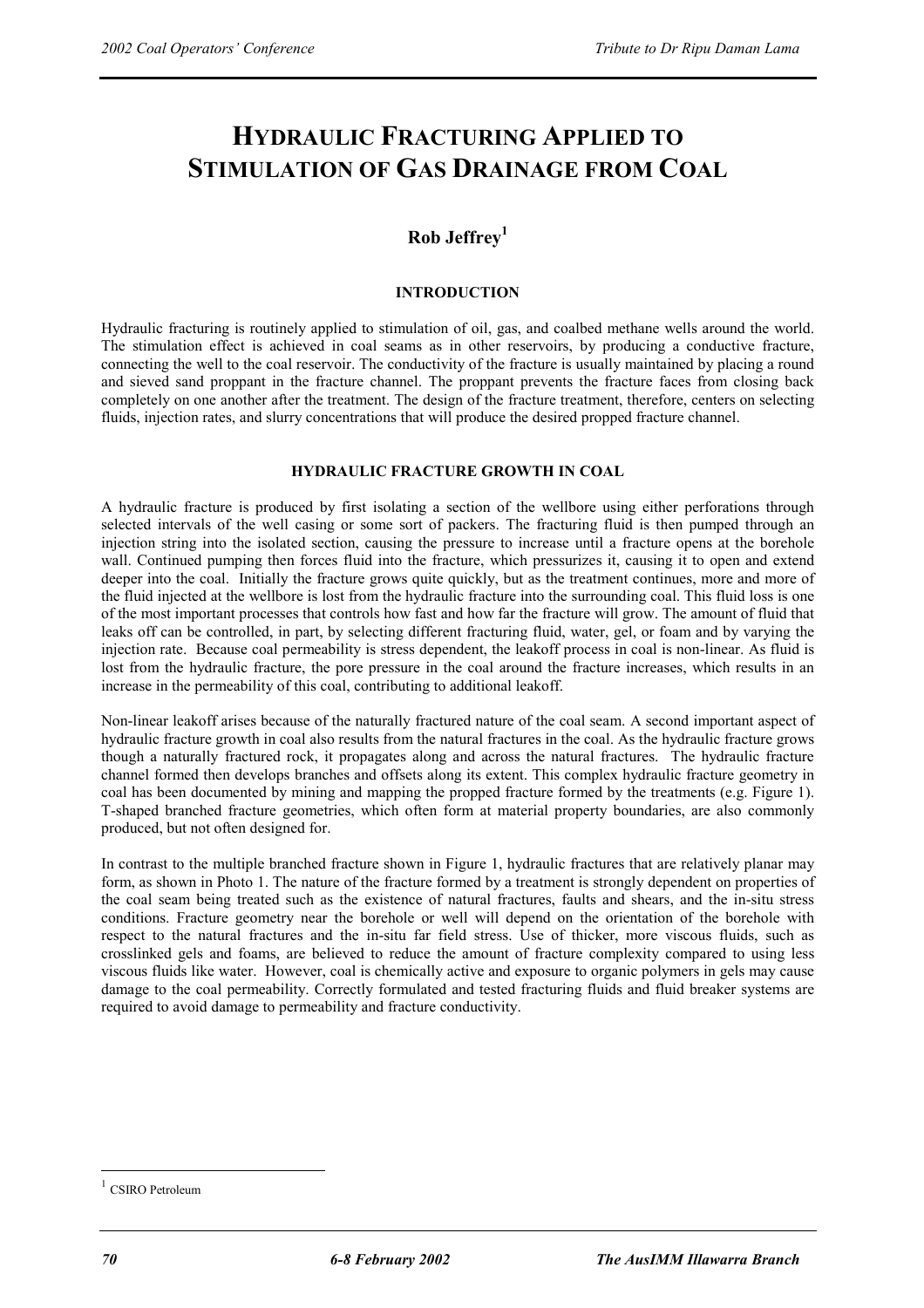

#### PHKM-2 NW Rib No 2 heading

**Fig. 1: Vertical section through a propped hydraulic fracture in the Great Northern seam at Munmorah Colliery, NSW.** 

## **HYDRAULIC FRACTURE STIMULATION**

Smith and Shlyapobersky (2000) list three reasons for carrying out hydraulic fracture stimulations:

- 1. to bypass near-wellbore damage,
- 2. to form a conductive channel in the reservoir,
- 3. to change the fluid flow path in the reservoir.

Near-wellbore damage is caused by a number of factors, which include stress concentrations around the well and drilling induced damage such as cuttings and drilling fluids plugging the permeability pathways around the borehole. In addition, the permeability of the coal may be damaged during production if fines migrate in the seam or if precipitants form near the borehole because of pressure and associated water chemistry changes. This damage is characterised by what is called the wellbore skin effect and is one of the parameters measured by injection or production well testing.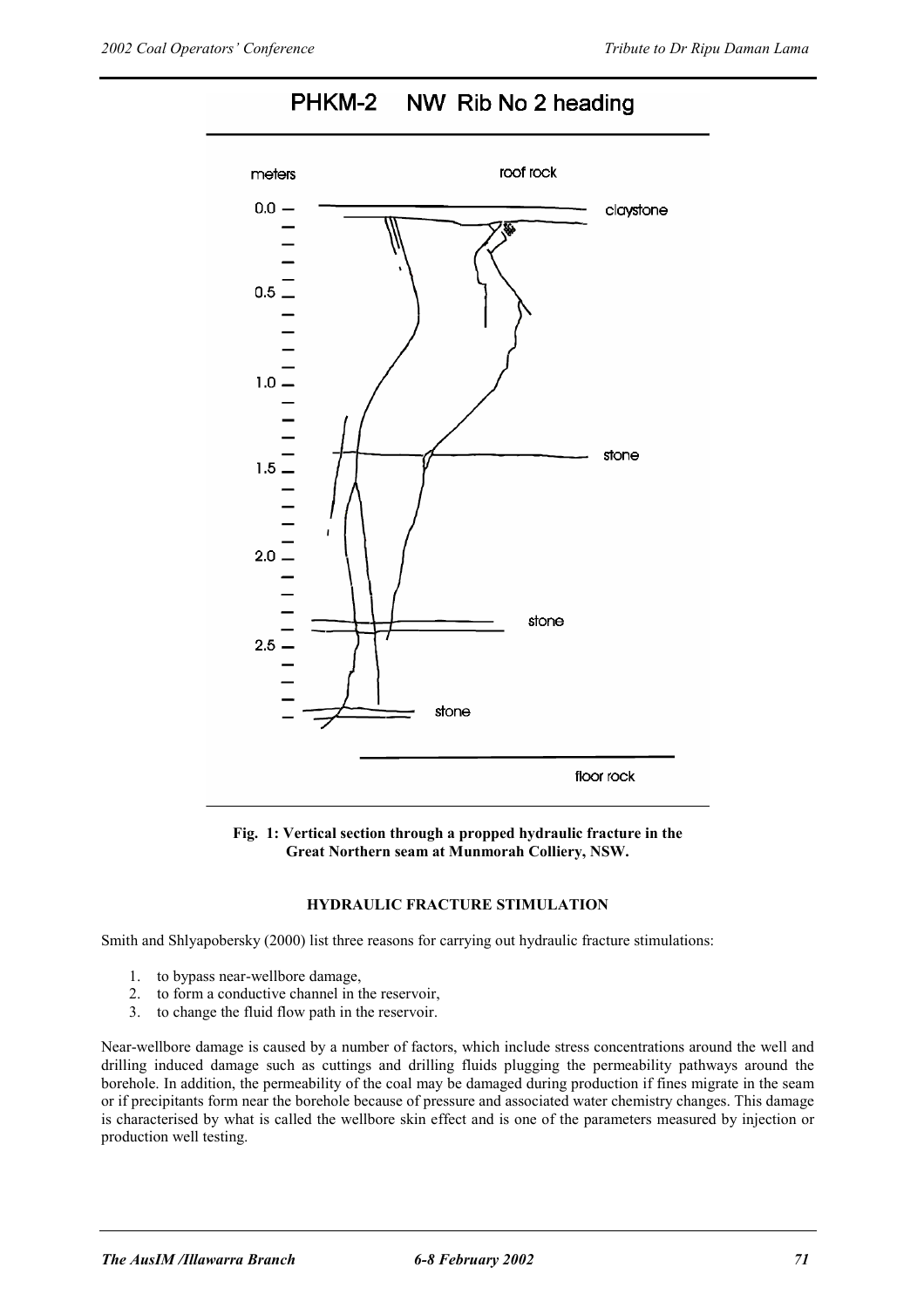

**Photo 1 A hydraulic fracture propped with white sand in the roof coal at Dartbrook Coal Mine, NSW.** 

By placing sufficient proppant in a hydraulic fracture that extends a sufficient distance, a conductive channel is formed in the coal seam that acts as a conduit for the water and gas to travel along. The fracture faces expose a large area of the seam to the lower producing pressure, allowing the water and gas to drain directly into the propped fracture at an accelerated rate. Hydraulic fracture treatments are designed to place a propped conductive fracture in the coal seam that will efficiently stimulate production from the seam. The stimulation effect achieved depends both on the conductivity and size in length and height of the fracture and on the permeability and thickness of the coal seam. Effective stimulation of a low-permeability seam requires longer moderate conductivity hydraulic fractures, while stimulation of a high-permeability seam requires shorter high-conductivity fractures.

The fractures which are formed drain fluid and reduce the pressure in the seam around them. Fewer wells or boreholes are then required to drain the seam or, alternatively, the seam can be drained more quickly using the same number of holes. In addition, fractures placed in horizontal holes serve to connect the borehole with over and underlying coal by forming conductive channels through stone or dull unfractured coal layers.

## **FRACTURING VERTICAL WELLS FOR COAL SEAM GAS DRAINAGE**

Vertical wells drilled in advance of mining to drain seam gas require stimulation to accelerate the drainage process and to allow fewer wells to effectively drain the area targeted. A typical distance between wells might be 200 to 400 m. Hydraulically fractured wells at this spacing might require five years or more to drain 50 percent of the gas in place. Closer spaced wells drain the gas more quickly, but the total costs of drilling, completion and operating rapidly increase. Therefore, using vertical wells to drain gas before mining requires significant lead-time and upfront investment. There is good scope for mines to partner with a coal seam methane producer to reduce the cost to the mine significantly. Hydraulic fracturing is routinely used to stimulate coal seam methane wells and experience here and in the U.S. indicates that the effect of the hydraulic fracture on eventual mining of the seam is negligible (Jeffrey et al., 1997, Jeffrey et al., 1998, Diamond and Oyler, 1987).